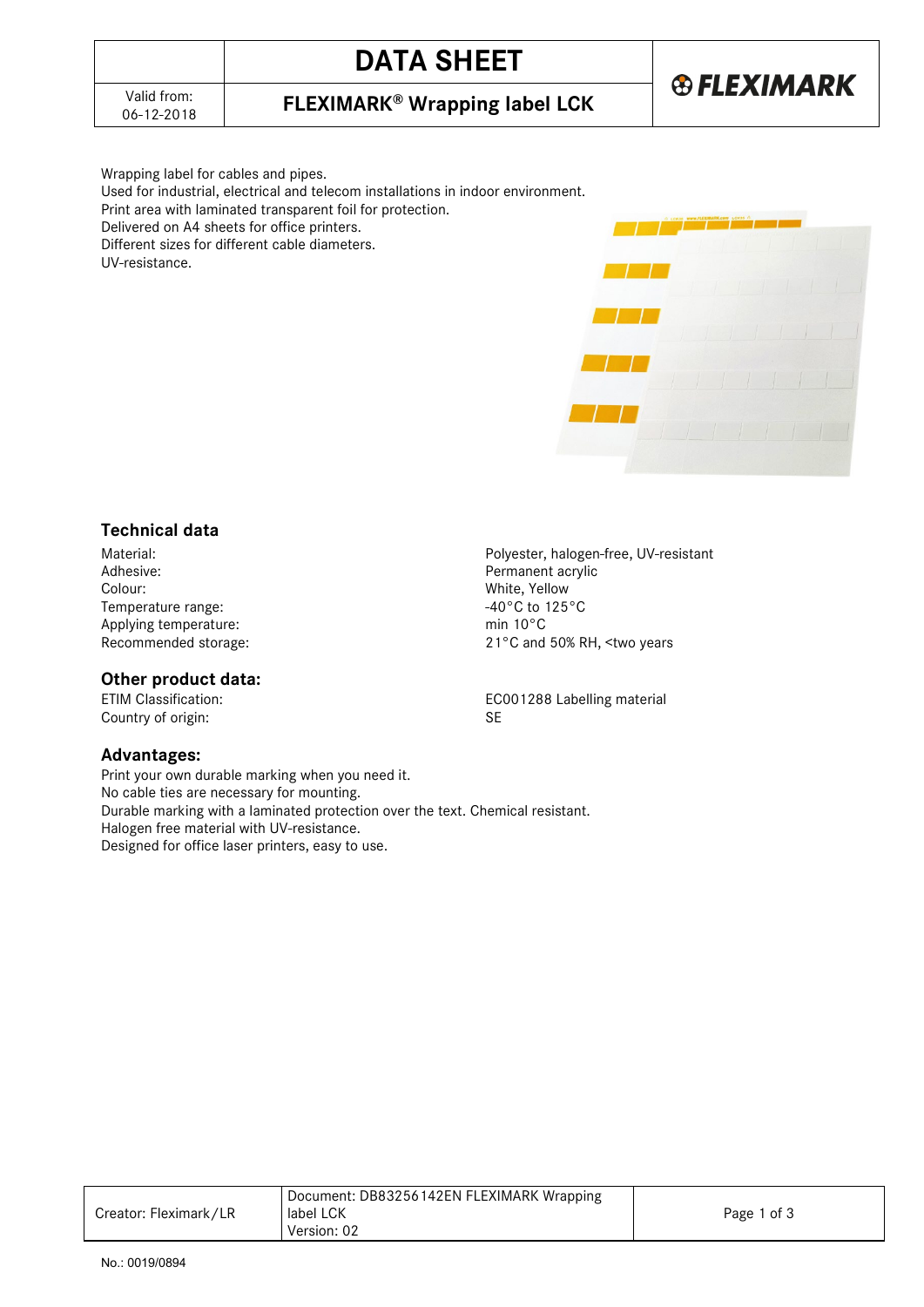06-12-2018 **FLEXIMARK® Wrapping label LCK**



### **Delivery:**

Wrapping label is delivered on A4 sheets for office laser printer.

### **Mounting:**

FLEXIMARK® Wrapping label LCK is mounted directly on the cable, by wrapping the label around the cable with printing area first. At the end the transparent foil will cover the printing and protect the print against different strains.



|                       | I Document: DB83256142EN FLEXIMARK Wrapping |             |  |  |
|-----------------------|---------------------------------------------|-------------|--|--|
| Creator: Fleximark/LR | label LCK                                   | Page 2 of 3 |  |  |
|                       | Version: 02                                 |             |  |  |